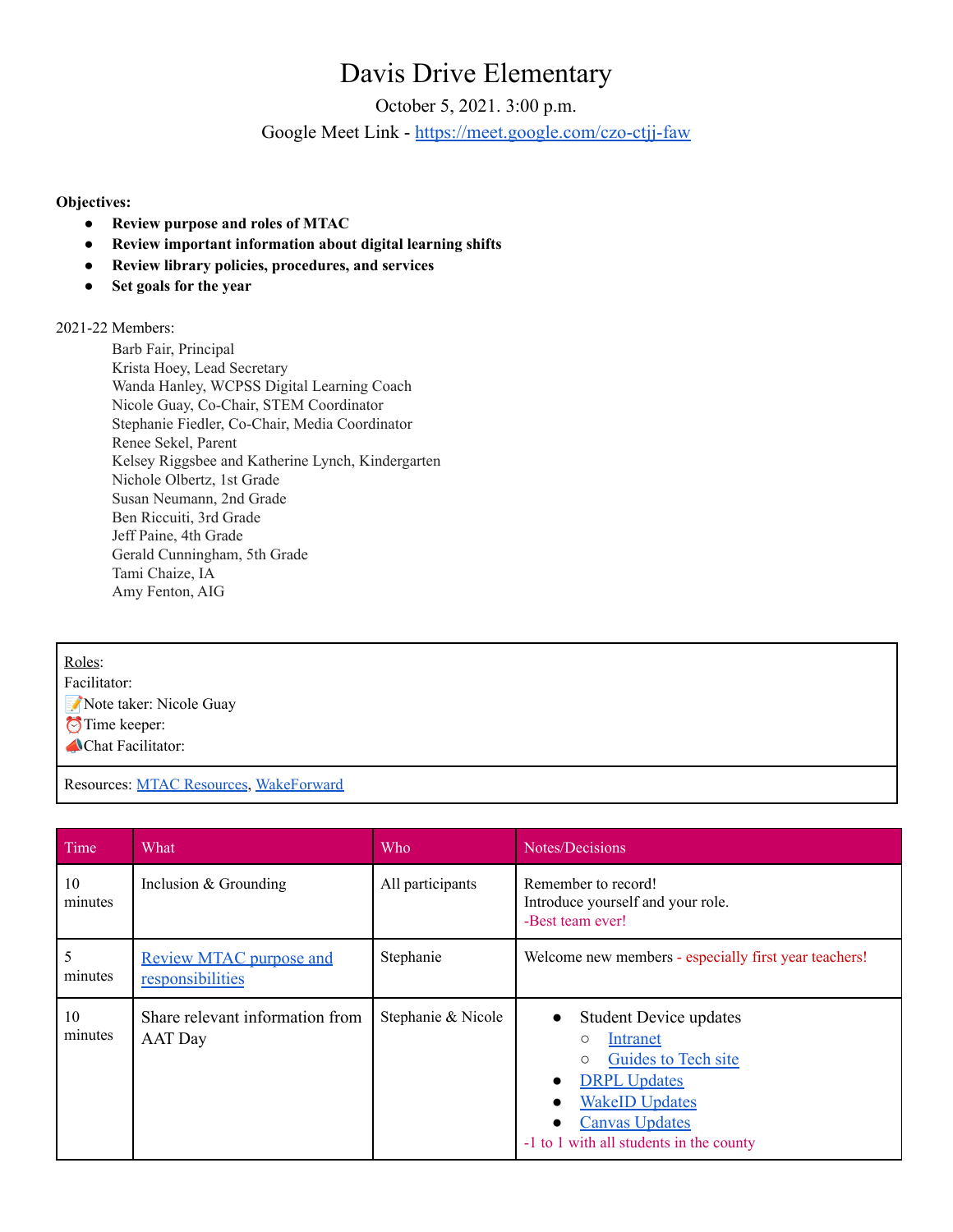|               |                  |                    | -Purdy, Nance, Linton working on distribution of all<br>Chromebooks (YAY!)<br>-Jeff Paine: Q-- when we get a new student, how long will<br>it take to get a new Chromebook; Can we have a few<br>extras or possibly use one from a cart? Is there a plan for<br>this? A-- Will automatically alert tech services when a new<br>student registers; we do have a few set aside; possibly<br>about 1 week for a new laptop to arrive; we have a few<br>"Day Use" Chromebooks that we can use while we are<br>waiting.<br>-Be sure to check DRPL for approved apps; tech services<br>is currently not taking requests for app approval; may<br>affect digital subscriptions such as Pebble Go, etc<br>-WCPSS purchased Nearpod, so it should be showing up<br>soon. Wanda can train us in Nearpod.                                                                                                                                                                                                                                                                                                                                                                                                                                                                                                                                                                                                                                                                                                                                                                                                                                                                                                                                                                                                                                                                                                                                                                                             |
|---------------|------------------|--------------------|--------------------------------------------------------------------------------------------------------------------------------------------------------------------------------------------------------------------------------------------------------------------------------------------------------------------------------------------------------------------------------------------------------------------------------------------------------------------------------------------------------------------------------------------------------------------------------------------------------------------------------------------------------------------------------------------------------------------------------------------------------------------------------------------------------------------------------------------------------------------------------------------------------------------------------------------------------------------------------------------------------------------------------------------------------------------------------------------------------------------------------------------------------------------------------------------------------------------------------------------------------------------------------------------------------------------------------------------------------------------------------------------------------------------------------------------------------------------------------------------------------------------------------------------------------------------------------------------------------------------------------------------------------------------------------------------------------------------------------------------------------------------------------------------------------------------------------------------------------------------------------------------------------------------------------------------------------------------------------------------|
| 20<br>minutes | In-house updates | Stephanie & Nicole | ALL iPads have now migrated to Jamf, WCPSS's<br>$\bullet$<br>remote management system<br>K-3 Literacy iPads - please pick up your grade<br>level's iPads ASAP from the Media Center<br>Nicole Guay is the contact person for iPads<br>moving forward -if you need apps added to ipads,<br>let Nicole know<br>Please communicate to your grade levels NOT to<br>change the cases on the iPads and NOT to take<br>off the labels. These are very important for<br>inventory purposes -if you need new labels for<br>your ipads, let Nicole know<br>Classroom Tech Assessment for Promethean<br>$\bullet$<br>boards - Report from Tech Services. We have<br>had two more boards fail since this assessment<br>was done (Nista and Tawfik) -PTA is providing 7<br>new interactive panels to replace some<br>promethean boards; some issues are popping up<br>with additional prometheans, so thanks for your<br>patience!<br>Year 4 of our 5-Year Collection Management Plan<br>-refresh of nonfiction section using school<br>budget; PTA money and grants help get new<br>books in other genres<br>Clock issue - are we going to continue to fund<br>$\bullet$<br>classroom TVs? Susan Bock for Tech Services<br>says that new schools do not have MATV systems<br>anymore -no longer supporting repair of<br>classroom TVs. FYI - the new Promethean<br>panels have a digital clock display and the<br>Chromebooks do, as well. We also have<br>classroom analog clocks. If you'd like to order a<br>digital smart clock like Stephanie's new clock<br>outside of the Media Center, you can order it on<br>Amazon here.<br>Issue with dropping off students early to Media<br>-usually a lot of prep for specialists, so please be<br>on time to class<br>Please remind your grade levels to take their<br>students to the bathroom before Specials - we are<br>seeing more accidents because students are used<br>to being allowed to go whenever they needed to<br>during Remote Learning |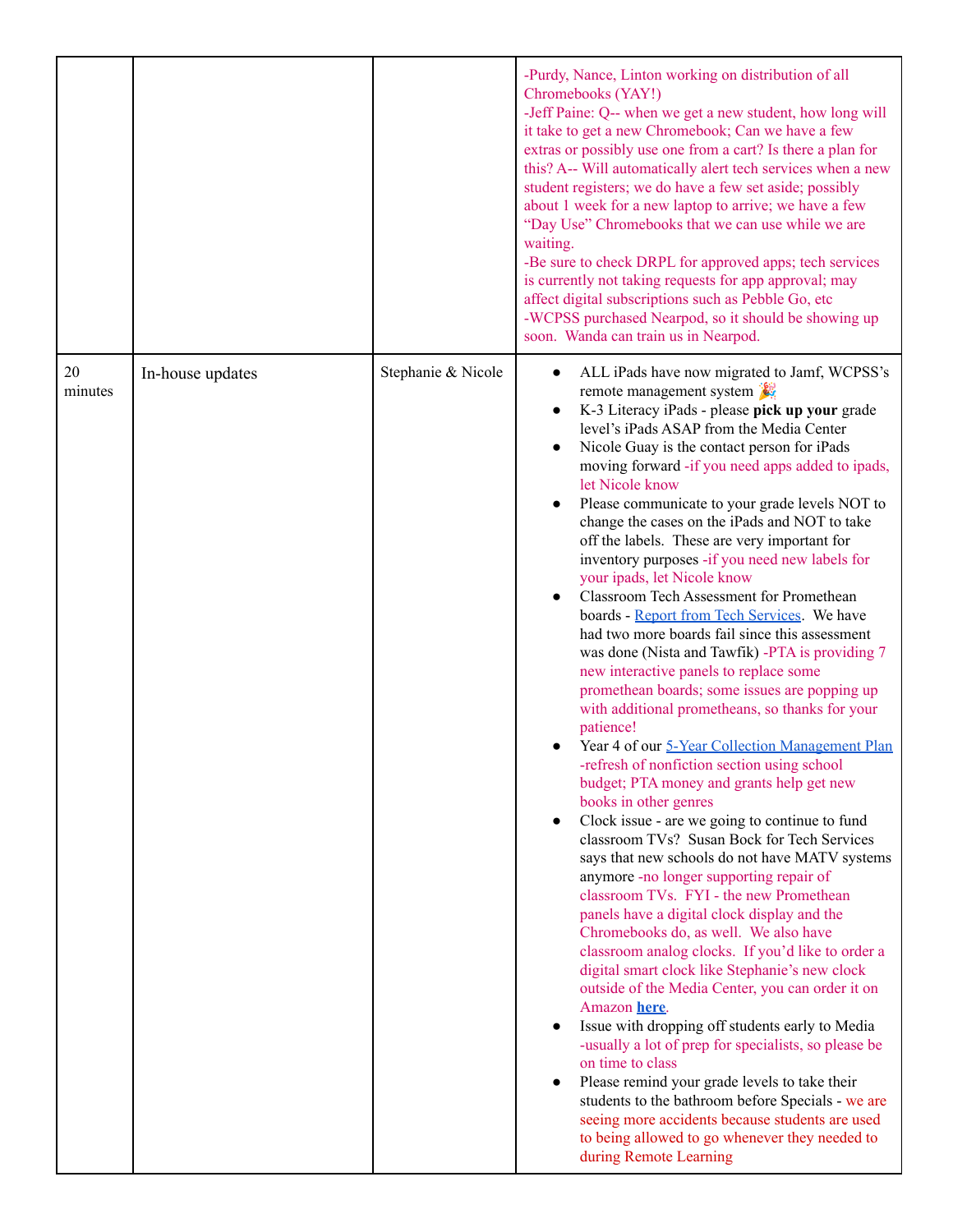|               |                                                                                                                                                                                                                                                                                    |           | Levels of support for:<br>iPads -losing about half<br>$\circ$<br><b>Laptops</b><br>$\circ$<br>Desktops - losing almost all<br>$\circ$<br>Tech Services is swamped and slower than usual<br>in responding to Heat Tickets. Please<br>communicate this to your grade levels and tell<br>them to always be prepared for Plan B. Tech<br>Services has hired about 20 more employees so<br>hopefully that should improve soon.<br>Why are repairs on student Chromebooks taking<br>so long? Check out this chart to see the path a<br>heat ticket takes.<br>Please continue to submit your own heat tickets<br>$\bullet$<br>and notify Stephanie/Nicole when you do so so<br>that they can forward them to Tech Services<br>Data & Privacy Tip of the Week posts on the Staff<br>$\bullet$<br>Only website<br><b>Required phishing training from WCPSS by</b><br>$\bullet$<br>Nov. 1 -if it seems like everything is tightening up<br>with accessibility/DRPL apps/etc, it is due to<br>protection from potential hacks etc<br>Please remind your grade levels to check the<br>$\bullet$<br>Media & Technology Announcements on the<br>Staff-Only Website once a day<br>We are very limited with sub laptops. If you<br>don't need your laptop (i.e., you are going on<br>vacation), please leave your laptop at school for<br>your sub to use. -potentially use an IA laptop as a<br>safety net in the event that we need more than our<br>allotted 5 sub laptops. Tami will talk to the IAs<br>about this at their next meeting.<br>Please also make sure that your subs know their<br>$\bullet$<br>Network AND WakeID logins before subbing for<br>you - these are two different things! -network is<br>when you first turn on your computer; WakeID is<br>when you're logging into the WakeID; Krista has<br>been working with our subs to ensure that they<br>know how to log in |
|---------------|------------------------------------------------------------------------------------------------------------------------------------------------------------------------------------------------------------------------------------------------------------------------------------|-----------|----------------------------------------------------------------------------------------------------------------------------------------------------------------------------------------------------------------------------------------------------------------------------------------------------------------------------------------------------------------------------------------------------------------------------------------------------------------------------------------------------------------------------------------------------------------------------------------------------------------------------------------------------------------------------------------------------------------------------------------------------------------------------------------------------------------------------------------------------------------------------------------------------------------------------------------------------------------------------------------------------------------------------------------------------------------------------------------------------------------------------------------------------------------------------------------------------------------------------------------------------------------------------------------------------------------------------------------------------------------------------------------------------------------------------------------------------------------------------------------------------------------------------------------------------------------------------------------------------------------------------------------------------------------------------------------------------------------------------------------------------------------------------------------------------------------------------------------------------------------------------------|
| 10<br>minutes | <b>Review updated Responsive</b><br><b>Library Services</b> document<br>from WCPSS. Discuss library<br>policies, procedures, and<br>services. Consider which<br>services offered last year should<br>be continued (holds, curbside<br>pickup, early morning checkout,<br>$etc.$ ). | Stephanie | PTA volunteers<br>Media assistant<br>-How can we meet the needs of all students, including our<br>VA population? (52 students)<br>-curbside pickup<br>-after-hour availability<br>-potentially send a survey to VA families to see if there is<br>interest in checking out books from DDE; Barb: we can<br>send an email directly to our VA parent group<br>-haven't opened up holds for students but will come in the<br>future<br>-Early Morning Checkout: open during arrival time until<br>bell rings with help of assistant and "Media Minions"<br>--Q: Can we still have 5th grade students help with early<br>morning checkout? A: Not yet due to covid protocols<br>--Maybe opening up holds will help along with dropping<br>off books on cart available outside of media center                                                                                                                                                                                                                                                                                                                                                                                                                                                                                                                                                                                                                                                                                                                                                                                                                                                                                                                                                                                                                                                                                        |